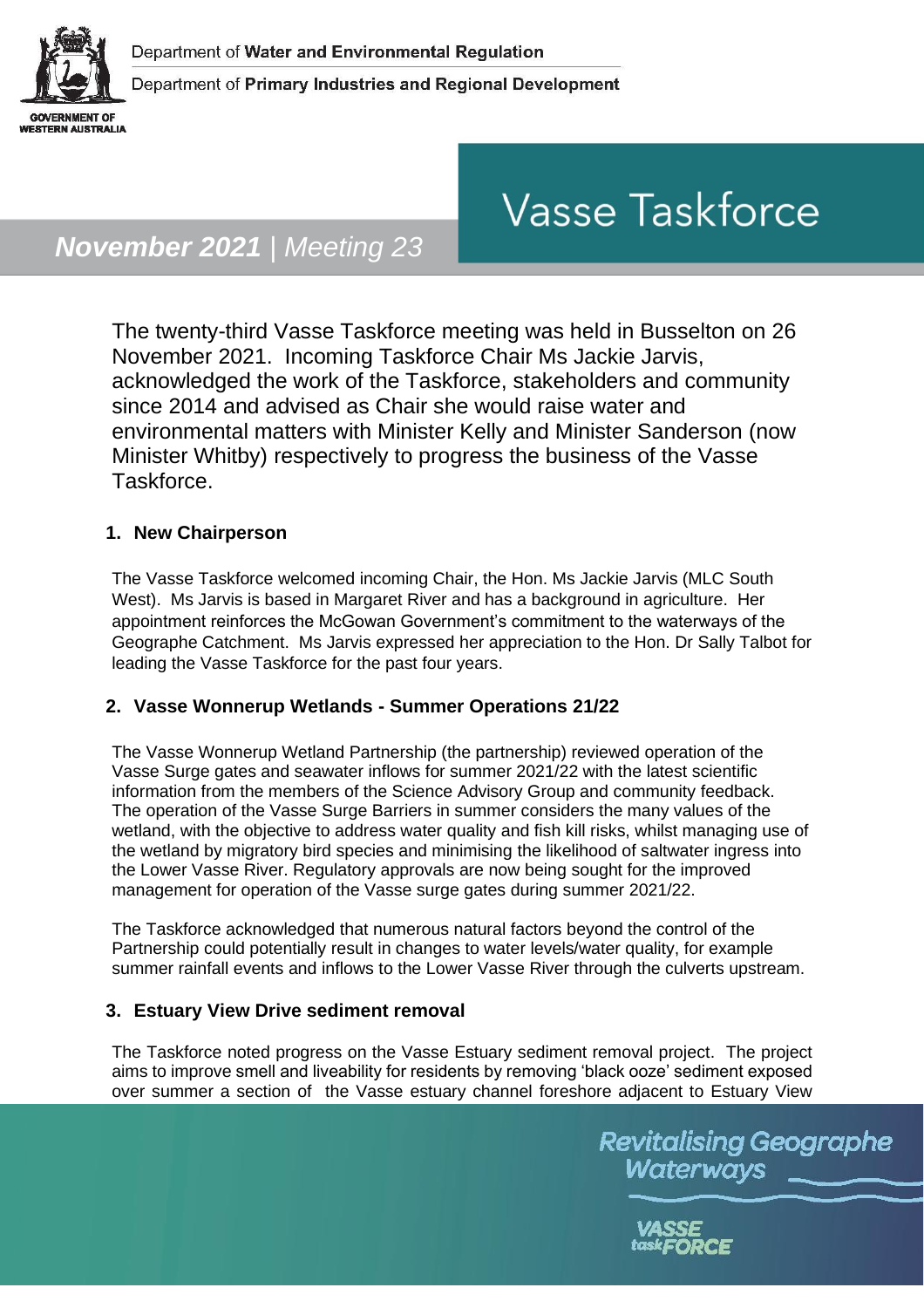Drive. Sediment removal will involve 'dredging to geotextile bags' using an unmanned dredge or micro dredge that sucks up and pumps sediment into geotextile bags that are left to dewater on the shore. Removal of sediment is expected to occur in July 2022, when water levels are high and bird numbers low). The project will be staged over approximately five months. The works will commence after community consultation and environmental impact assessments are completed, and all approvals received.

#### **4. Lower Vasse River**

The Lower Vasse River Management Advisory Group has been meeting approximately monthly, and providing input into the sediment removal project, Living Streams project, operating guidelines for managing the Lover Vasse River culvert, salinity incursion and management of Vasse surge barrier and potential human health impacts of cyanobacteria.

The Taskforce acknowledged that the City has had difficulty finding a suitable company to progress the peer review for the Living Stream concept and a further procurement process will be required before that can occur. The key focus in the next few months is implementation of the first stage of sediment removal, in the section of river between the Old Butter Factory and Causeway Road Bridge. It is envisaged that work will commence in March or April 2022.

#### **5. Soil testing program**

The Taskforce noted that significant progress has been made on the soil testing program and there had been a strong uptake by farmers with 37 farmers approved to date. Farms will be sampled by GeoCatch or Department of Primary Industry and Regional Development during the summer of 2021/22. Nearly half of the landholders selected Do-It-Yourself sampling. This is the first time this approach has been used and DPIRD and GeoCatch provided training for the DIY farmers in November. Evaluation of the 20/21 soil testing program is underway looking at pre survey results, soil and tissue test results, agronomic advice, fertiliser applications to understand how farmers make their fertiliser decisions.

### **6. Dairy effluent**

The Taskforce noted that the Environmental Protection Act is under review and this includes waste reform with implications for dairy effluent management.

A revised Code of Practice for Dairy Farm Effluent Management WA was released in 2021 providing clear standards for farmers that reflect and support current commercial and environmental objectives, and meet the expectations of the community, consumers, government and the dairy industry in Western Australia. Ten effluent upgrades were completed between 2017-2020 in the Geographe Catchment through Revitalising Geographe Waterways. Healthy Estuaries WA will continue to support Western Dairy by providing technical advice to farmers, benchmarking against the Code of Practice, communication activities to support best practice and the development of a business case for effluent management. The ten recipient of upgrades completed in the Geographe Catchment through Revitalising Geographe Waterways are being interviewed at the time of their system review to specifically evaluate dairy effluent management.

### **7. Award winning projects**

The Taskforce congratulated three partner agencies on their recent Australian Water Association awards (WA Division). Both projects benefited the Geographe waterways and are now vying for the national water awards to be announced in 2022.